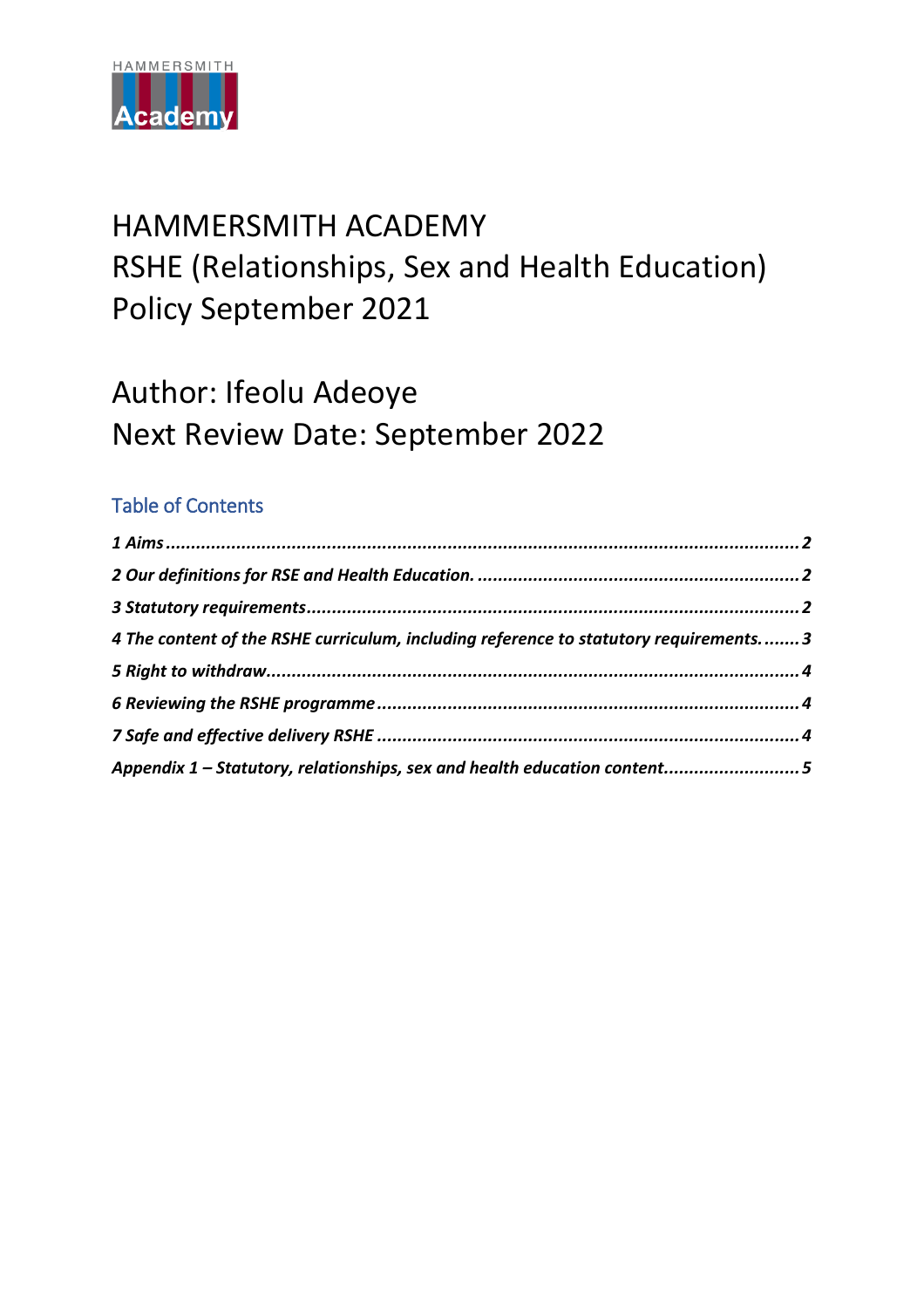

#### <span id="page-1-0"></span>1 Aims

At Hammersmith Academy we believe, in accordance with the statutory guidance, that 'to embrace the challenges of creating a happy and successful adult life, pupils need knowledge that will enable them to make informed decisions about their wellbeing, health and relationships and to build their self-efficacy.' The aim of Relationships and Sex Education (RSE) is to give young people the information they need to help them develop healthy, nurturing relationships of all kinds, not just intimate relationships. It should enable them to know what a healthy relationship looks like and what makes a good friend, a good colleague and a successful marriage or other type of committed relationship. It should also cover contraception, developing intimate relationships and resisting pressure to have sex (and not applying pressure). It should teach what acceptable and unacceptable behaviour in relationships is. This will help pupils understand the positive effects that good relationships have on their mental wellbeing, identify when relationships are not right and understand how such situations can be managed.

### <span id="page-1-1"></span>2 Our definitions for RSE and Health Education.

Relationships and Sex Education (RSE) enables the physical, cultural, social and emotional development of students. RSE provides students will the skills to enjoy healthy, safe and fulfilling lives during their school years and beyond, as they develop an understanding of relationships, both intimate and non-intimate, healthy lifestyles and equality and diversity.

Health education refers to teaching students how to look after their physical and emotional health and students also learn about how the two are linked.

#### <span id="page-1-2"></span>3 Statutory requirements

The Relationships Education, Relationships and Sex Education and Health Education (England) Regulations 2019, made under sections 34 and 35 of the Children and Social Work Act 2017, make Relationships and Sex Education compulsory for all pupils receiving secondary education. They also make Health Education compulsory in all schools except independent schools.

PSHE and RSE delivery is designed to comply with the Equality Act 2010. The Equality Act 2010 states: The responsible body of such a school must not discriminate against a pupil— (a) in the way it provides education for the pupil; (b) in the way it affords the pupil access to a benefit, facility or service; (c) by not providing education for the pupil; (d) by not affording the pupil access to a benefit, facility or service; (e) by excluding the pupil from the school; (f) by subjecting the pupil to any other detriment. The following characteristics are protected characteristics—  $\bullet$  age;  $\bullet$  disability;  $\bullet$  gender reassignment;  $\bullet$ marriage and civil partnership;  $\bullet$  pregnancy and maternity;  $\bullet$  race;  $\bullet$  religion or belief;  $\bullet$  sex; sexual orientation.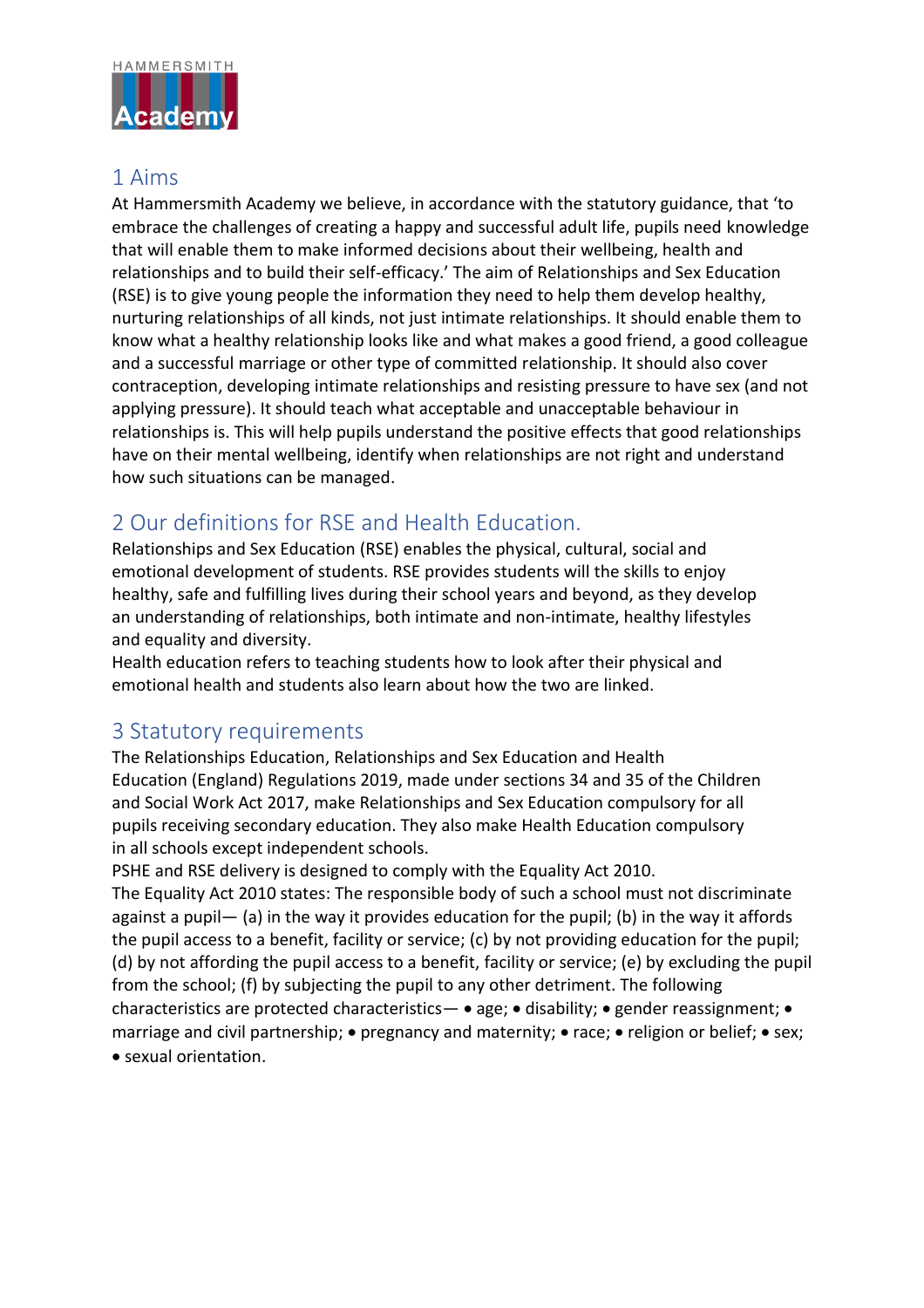

# <span id="page-2-0"></span>4 The content of the RSHE curriculum, including reference to statutory requirements.

The RSHE curriculum is delivered via six one-hour RSHE sessions across the year. Students are taught by the teaching staff during the timetabled lesson time. Aspects of RSHE may also be covered during tutor time PSHE sessions, drop-down days, assemblies, and other areas of the curriculum, for example science. All content will be delivered in an age-appropriate way.

RSHE sessions

| Year 7                   | Year 8                | Year 9                 |
|--------------------------|-----------------------|------------------------|
| 1) Friendships           | 1) Body image         | 1) Body image          |
| 2) Body image            | 2) Peer pressure and  | 2) Drugs               |
| 3) Puberty               | bullying              | 3) Contraception       |
| 4) Privacy/online safety | 3)                    | 4) Relationships (and  |
| 5) Equality              | Grooming/Exploitation | introduction to sexual |
| 6) Human rights/review   | 4) Sexual harassment  | relationships)         |
|                          | and assault           | 5) Equality            |
|                          | 5) Equality           | 6) Review              |
|                          | 6) Review             |                        |

| Year 10              | Year 11              |
|----------------------|----------------------|
| 1) Relationships and | 1) Relationships and |
| choice               | choices              |
| 2) Sexual Health and | 2) Drugs             |
| <b>STIs</b>          | 3) Contraception and |
| 3) Sexual Consent    | pregnancy            |
| 4) Sexual harassment | 4) Medical screening |
| and assault          | and health care      |
| 5) Equality          |                      |
| Review               |                      |
|                      |                      |

PSHE Tutor time overview

| Term 1 | Mental wellbeing             |
|--------|------------------------------|
| Term 2 | Keeping safe online          |
| Term 3 | Promoting equality and       |
|        | celebrating diversity        |
| Term 4 | Keeping safe offline         |
| Term 5 | <b>Essential life skills</b> |
| Term 6 | <b>British citizens</b>      |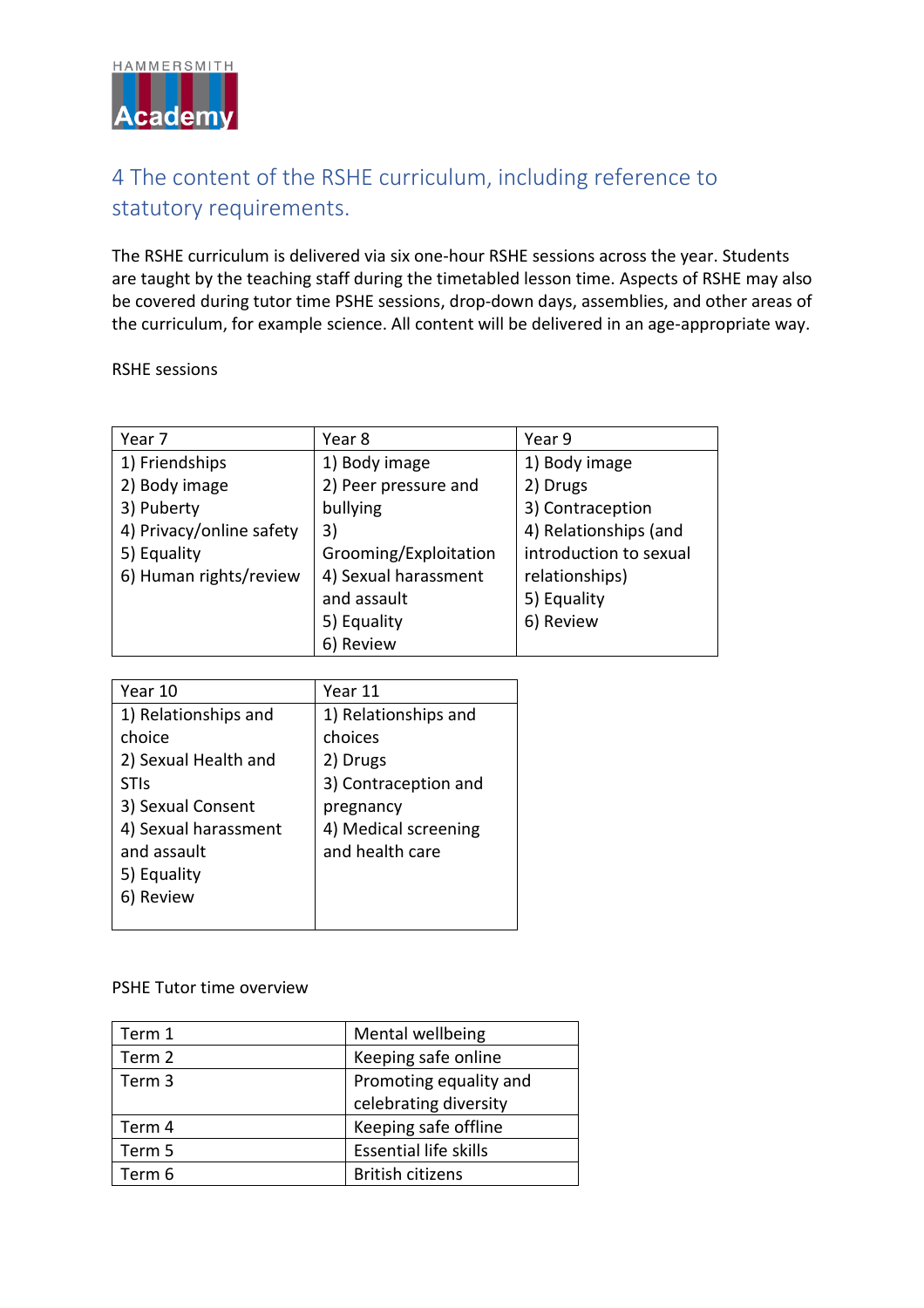

\*The programme varies slightly for sixth form, as they will have an increased focus on careers. The programme may be amended as and when necessary.

Sessions deliver the content outlined in the DFE's statutory RSE guidance. **See appendix 1.**

# <span id="page-3-0"></span>5 Right to withdraw

The Relationships Education, Relationships and Sex Education and Health Education (England) Regulations 2019, made under sections 34 and 35 of the Children and Social Work Act 2017, make Relationships and Sex Education (RSE) compulsory for all pupils receiving secondary education. They also make Health Education compulsory in all schools except independent schools.

RSE is an important part of a child's education, within a broad and balanced curriculum. However parents have the right to request that their child be excused from some or all of the sex education delivered as part of statutory RSE lessons. It is important to be aware that being excused may have a detrimental impact on your child. This may include any social and emotional effects of being excluded from the lessons, as well as the likelihood of the child hearing their peers' version of what was said in the classes, rather than what was directly said by the teacher. If parents express a wish to excuse a child from specific sex education sessions, a meeting will be held with the RSE coordinator or a member of the senior leadership team, who will explain, in depth, the full programme and agree which lessons the student can be excused from. In accordance with the guidance the school will respect the parents' request to excuse the child, up to and until three terms before the child turns 16. After that point, if the child wishes to receive this education rather than be excused, the school will make arrangements to provide access to the education during one or all of those terms. It is important to note that there is no right to be excused from Relationships Education or Health Education in the overall curriculum. We aim at all times to work closely with our parents and ensure that children receive education that will support their personal development and future wellbeing

#### <span id="page-3-1"></span>6 Reviewing the RSHE programme

Feedback from staff, students and parents will be sought throughout and used to adapt the programme where appropriate.

### <span id="page-3-2"></span>7 Safe and effective delivery RSHE

A safe, supportive and respectful learning environment is created by establishing clear ground rules. These rules will be explained and shared with all students before they commence RSHE sessions. Staff will receive RSHE training, with the RSE lead receiving further training. Teachers are aware that effective PSHE/RSE can lead to a disclosure of a child protection issues. All staff will be trained in how deal with disclosures and understand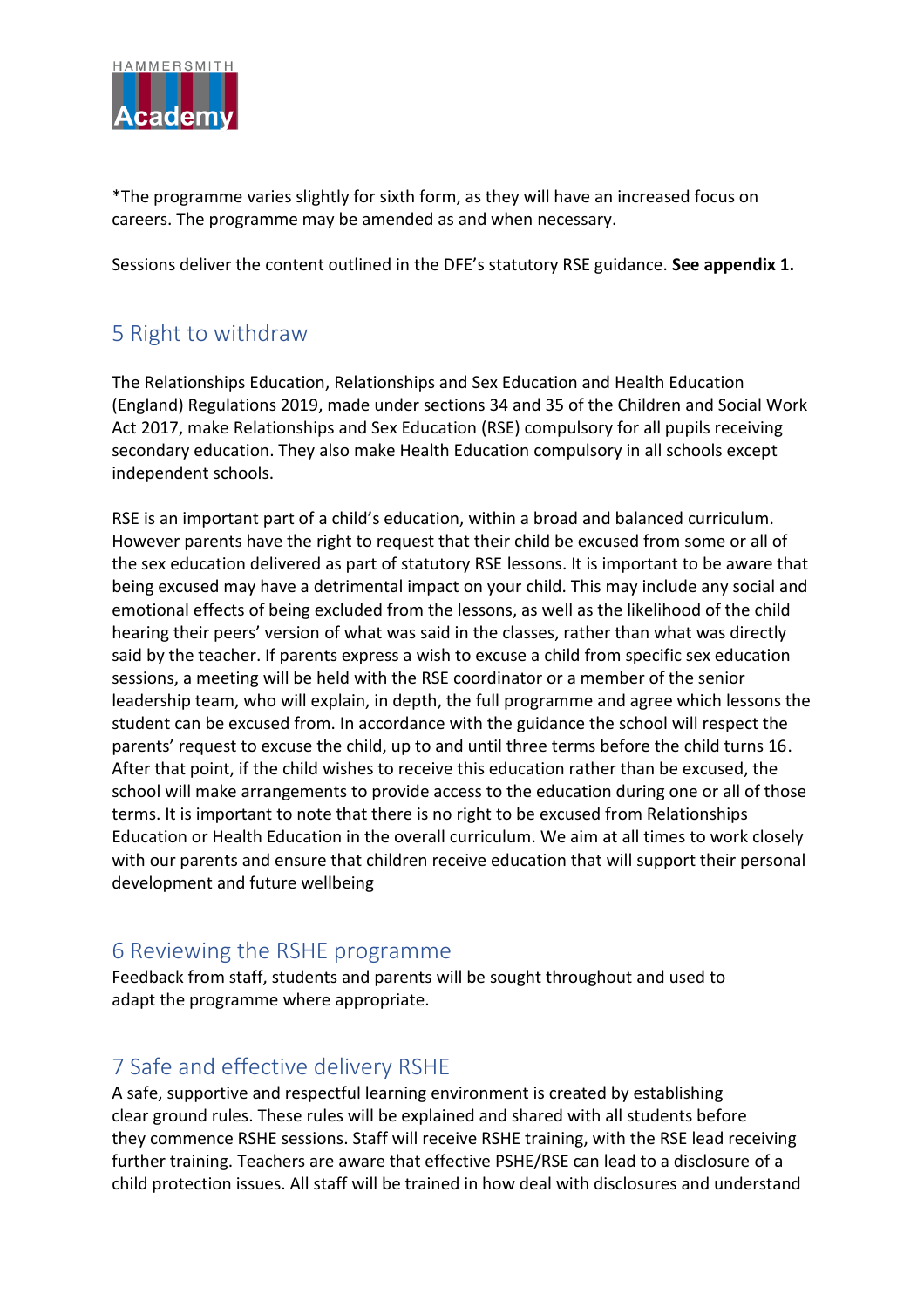

that in these cases they must refer to the safeguarding and child protection policy. There will always be signposting for further support for students at the end of sessions.

## <span id="page-4-0"></span>Appendix 1 – Statutory, relationships, sex and health education content

By the end of secondary school pupils should know:

Families

• that there are different types of committed, stable relationships.

- how these relationships might contribute to human happiness and their importance for bringing up children.
- what marriage is, including their legal status e.g. that marriage carries legal rights and protections not available to couples who are cohabiting or who have married, for example, in an unregistered religious ceremony.
- why marriage is an important relationship choice for many couples and why it must be freely entered into.
- the characteristics and legal status of other types of long-term relationships.

• the roles and responsibilities of parents with respect to raising of children, including the characteristics of successful parenting.

• how to: determine whether other children, adults or sources of information are trustworthy: judge when a family, friend, intimate or other relationship is unsafe (and to recognise this in others' relationships); and, how to seek help or advice, including reporting concerns about others, if needed.

Respectful relationships, including friendships

• the characteristics of positive and healthy friendships (in all contexts, including online) including: trust, respect, honesty, kindness, generosity, boundaries, privacy, consent and the management of conflict, reconciliation and ending relationships. This includes different (non-sexual) types of relationship.

• practical steps they can take in a range of different contexts to improve or support respectful relationships.

• how stereotypes, in particular stereotypes based on sex, gender, race, religion, sexual orientation or disability, can cause damage (e.g. how they might normalise non-consensual behaviour or encourage prejudice).

• that in school and in wider society they can expect to be treated with respect by others, and that in turn they should show due respect to others, including people in positions of authority and due tolerance of other people's beliefs.

• about different types of bullying (including cyberbullying), the impact of bullying, responsibilities of bystanders to report bullying and how and where to get help.

• that some types of behaviour within relationships are criminal, including violent behaviour and coercive control.

• what constitutes sexual harassment and sexual violence and why these are always unacceptable.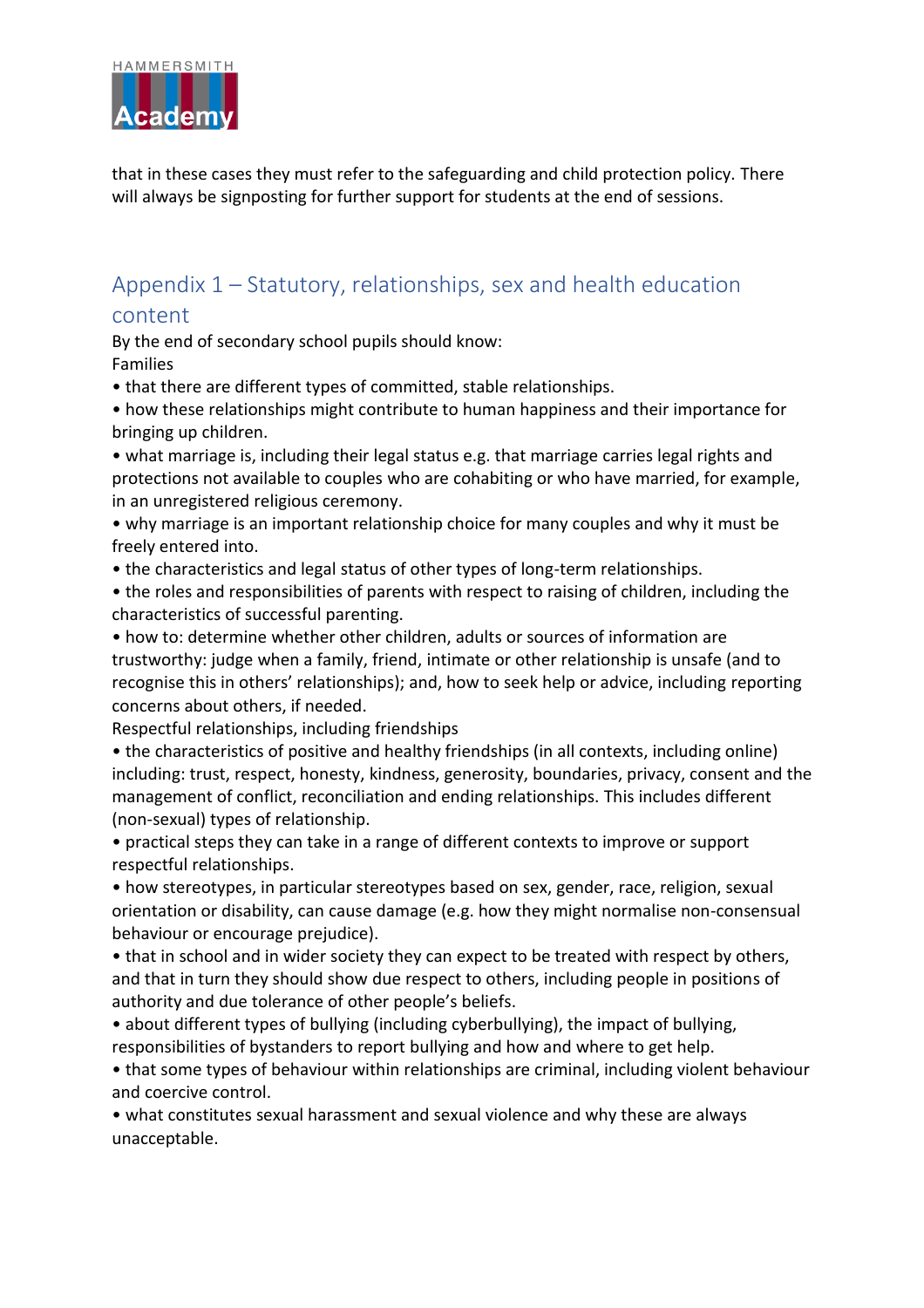

• the legal rights and responsibilities regarding equality (particularly with reference to the protected characteristics as defined in the Equality Act 2010) and that everyone is unique and equal.

Online and media

• their rights, responsibilities and opportunities online, including that the same expectations of behaviour apply in all contexts, including online.

• about online risks, including that any material someone provides to another has the potential to be shared online and the difficulty of removing potentially compromising material placed online.

• not to provide material to others that they would not want shared further and not to share personal material which is sent to them.

• what to do and where to get support to report material or manage issues online.

• the impact of viewing harmful content.

• that specifically sexually explicit material e.g. pornography presents a distorted picture of sexual behaviours, can damage the way people see themselves in relation to others and negatively affect how they behave towards sexual partners.

• that sharing and viewing indecent images of children (including those created by children) is a criminal offence which carries severe penalties including jail.

• how information and data is generated, collected, shared and used online. Being safe

• the concepts of, and laws relating to, sexual consent, sexual exploitation, abuse, grooming, coercion, harassment, rape, domestic abuse, forced marriage, honour-based violence and FGM, and how these can affect current and future relationships.

• how people can actively communicate and recognise consent from others, including sexual consent, and how and when consent can be withdrawn (in all contexts, including online).

Intimate and sexual relationships, including sexual health

• how to recognise the characteristics and positive aspects of healthy one-to-one intimate relationships, which include mutual respect, consent, loyalty, trust, shared interests and outlook, sex and friendship.

• that all aspects of health can be affected by choices they make in sex and relationships, positively or negatively, e.g. physical, emotional, mental, sexual and reproductive health and wellbeing.

• the facts about reproductive health, including fertility, and the potential impact of lifestyle on fertility for men and women and menopause.

• that there are a range of strategies for identifying and managing sexual pressure, including understanding peer pressure, resisting pressure and not pressurising others.

- that they have a choice to delay sex or to enjoy intimacy without sex.
- the facts about the full range of contraceptive choices, efficacy and options available.
- the facts around pregnancy including miscarriage.

• that there are choices in relation to pregnancy (with medically and legally accurate, impartial information on all options, including keeping the baby, adoption, abortion and where to get further help).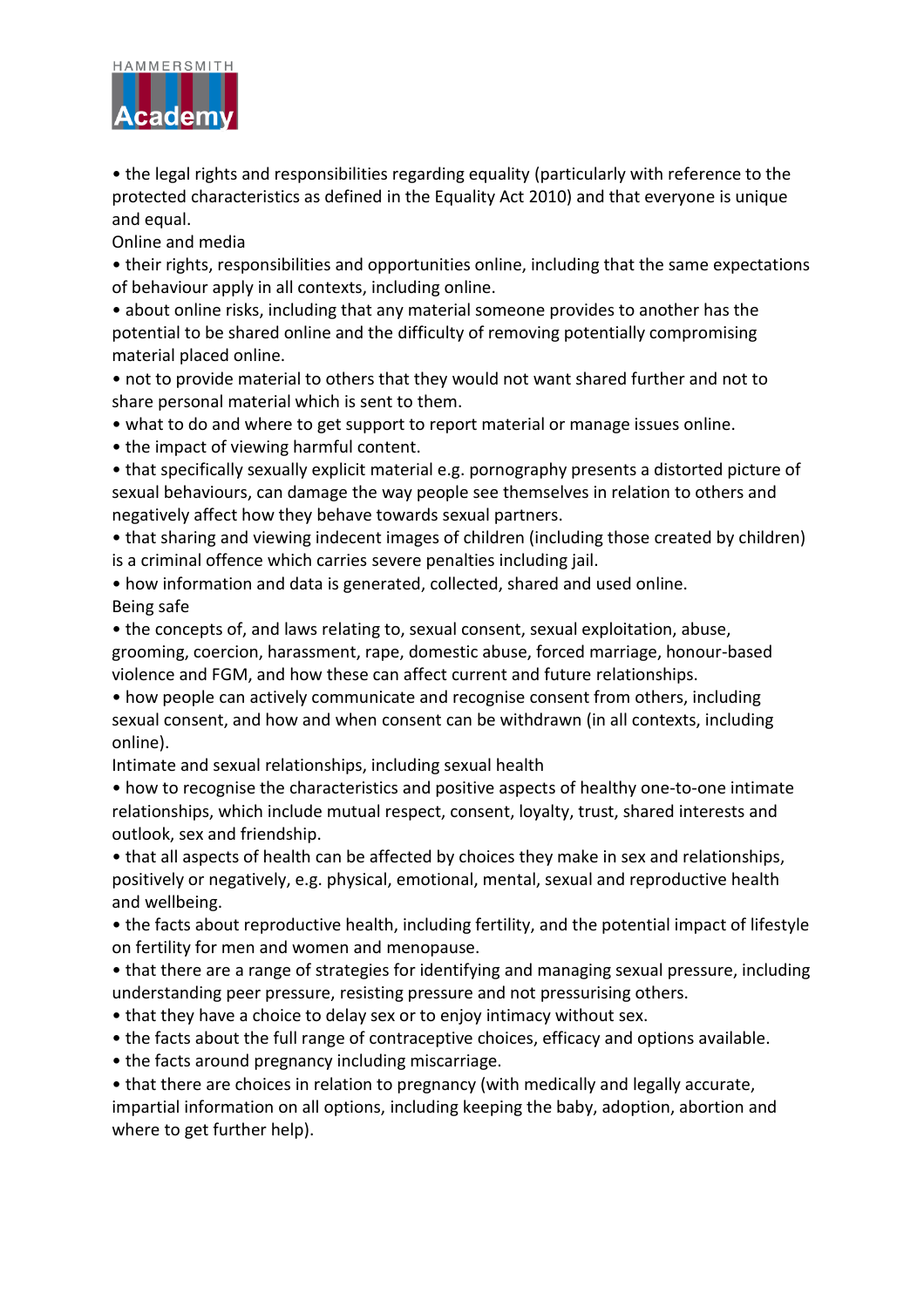

• how the different sexually transmitted infections (STIs), including HIV/AIDs, are transmitted, how risk can be reduced through safer sex (including through condom use) and the importance of and facts about testing.

• about the prevalence of some STIs, the impact they can have on those who contract them and key facts about treatment.

• how the use of alcohol and drugs can lead to risky sexual behaviour.

• how to get further advice, including how and where to access confidential sexual and reproductive health advice and treatment.

- how the use of alcohol and drugs can lead to risky sexual behaviour.
- how to get further advice, including how and where to access confidential sexual and reproductive health advice and treatment.

Pupils should be made aware of the relevant legal provisions when relevant topics are being taught, including for example:

- marriage
- consent, including the age of consent
- violence against women and girls

• online behaviours including image and information sharing (including 'sexting', youthproduced sexual imagery, nudes, etc.)

- pornography
- abortion
- sexuality
- gender identity
- substance misuse
- violence and exploitation by gangs
- extremism/radicalisation
- criminal exploitation (for example, through gang involvement or 'county lines' drugs operations)
- hate crime
- female genital mutilation (FGM)

Mental wellbeing

- how to talk about their emotions accurately and sensitively, using appropriate vocabulary.
- that happiness is linked to being connected to others.
- how to recognise the early signs of mental wellbeing concerns.
- common types of mental ill health (e.g. anxiety and depression).

• how to critically evaluate when something they do or are involved in has a positive or negative effect on their own or others' mental health.

• the benefits and importance of physical exercise, time outdoors, community participation and voluntary and service-based activities on mental wellbeing and happiness. Internet safety and harms

• the similarities and differences between the online world and the physical world, including: the impact of unhealthy or obsessive comparison with others online (including through setting unrealistic expectations for body image), how people may

curate a specific image of their life online, over-reliance on online relationships including social media, the risks related to online gambling including the accumulation of debt, how advertising and information is targeted at them and how to be a